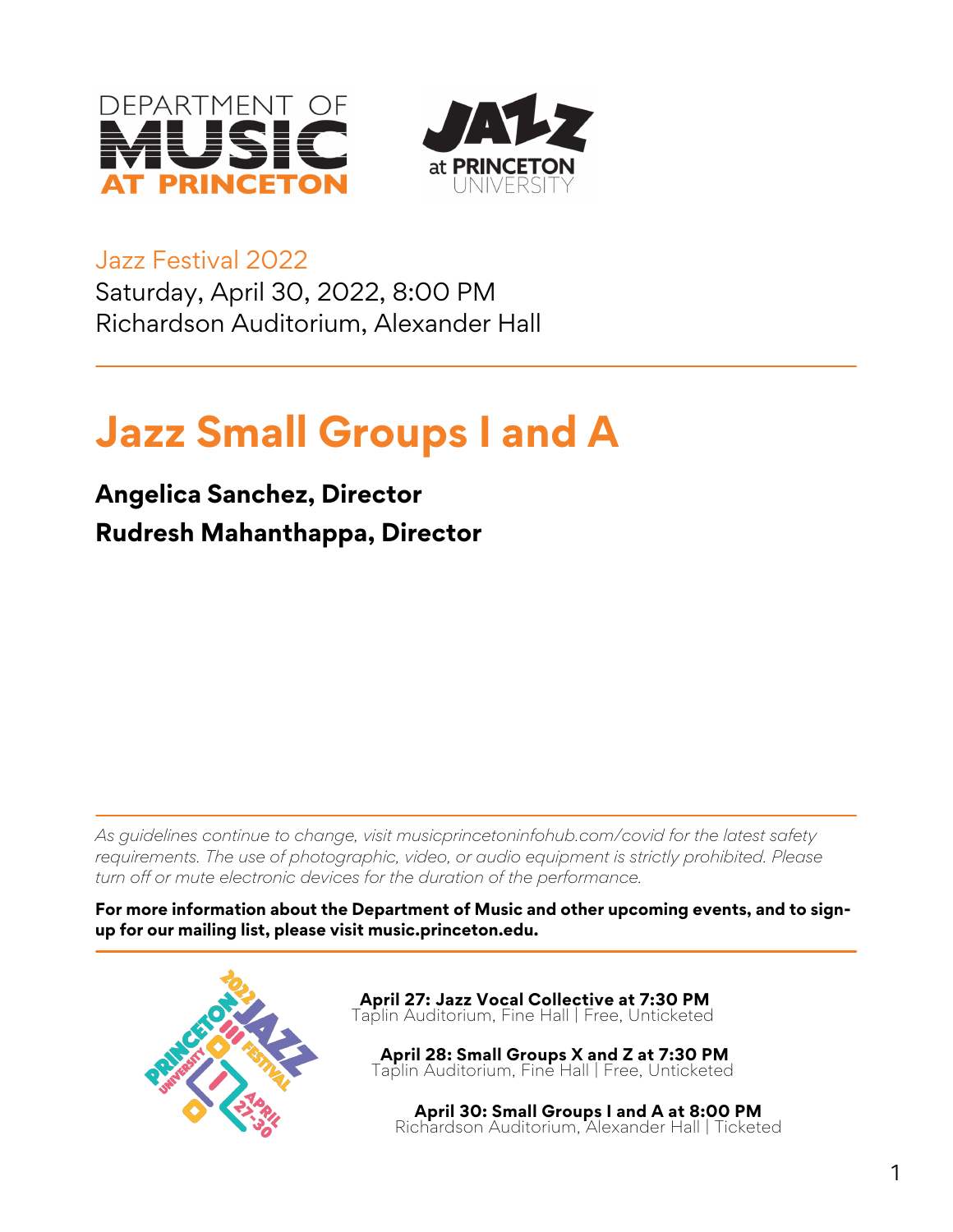### PROGRAM

Selections from below will be announced from the stage:

#### **Small Group I with guest saxophonist Tony Malaby**

**Remolino** — Tony Malaby **Birdcall** — Tony Malaby **Cosas** — Tony Malaby **Anemone** — Tony Malaby **Dorotea la Cautiva** — Ariel Ramírez/Félix Luna **Floating Head** — Tony Malaby

#### **Small Group A with guest saxophonist Seamus Blake**

**Along Together** — Arthur Schwartz with lyrics by Howard Dietz **Bellwether** — Seamus Blake **Fear of Roaming** — Seamus Blake **Guardians of the Heart Machine** — Seamus Blake **The Call** — Seamus Blake **The Song That Lives Inside** — Seamus Blake **Way Out Willy** — Seamus Blake **Willow Weep for Me** — Ann Ronell

### PERFORMERS

Evan DeTurk '23 Alto Saxophone Jeff Gordon '22, Guitar Akiva Jacobs '22, Bass Anson Jones '22, Voice Jack Johnson '23, Tenor Saxophone Maya Keren '22, Piano Maya Stepansky '22, Drums

Guest Saxophonist - Tony Malaby

### **Small Group I: Small Group A:**

Jimmy Waltman '23, Voice Kakuyon Mataeh '23, Trumpet Isaac Yi '24, Tenor Saxophone Adithya Sriram '24, Baritone Saxophone Noah Daniel '23, Guitar Alex Moravcsik '23, Piano Chloe Raichle '23, Bass Mark Skepasts '22, Drums

Guest Saxophonist - Seamus Blake

**Scan this QR code with your smartphone to access an expanded program with bios, notes, and more.**

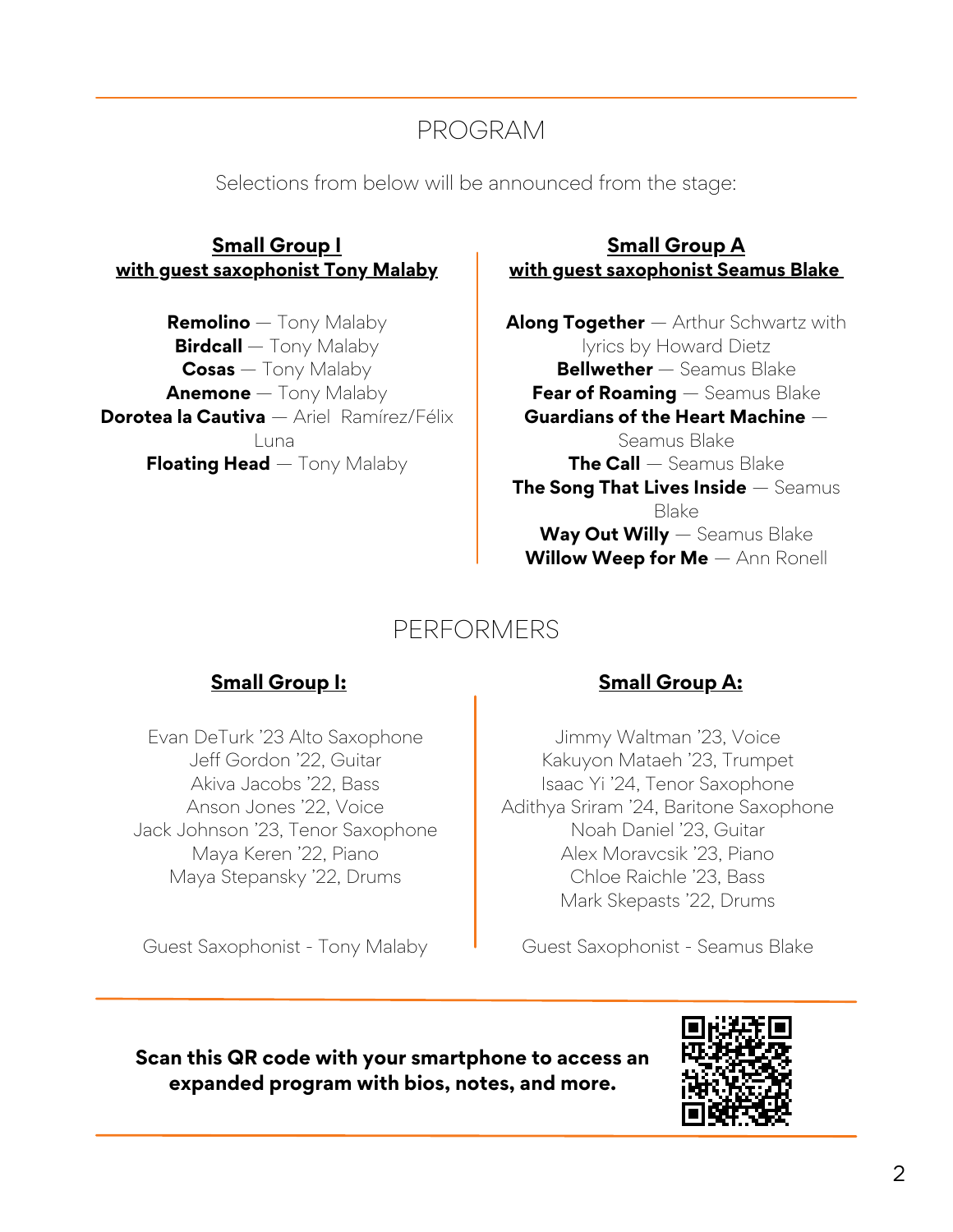### ABOUT

**Jazz Program Director, Rudresh Mahanthappa:** Hailed by *Pitchfork* as "jaw-dropping… one of the finest saxophonists going," alto saxophonist, composer and educator Rudresh Mahanthappa is widely known as one of the premier voices in jazz of the 21st century. He has over a dozen albums to his credit, including the acclaimed *Bird Calls*, which topped many critics' best-of-year lists for 2015 and was hailed by *PopMatters* as "complex, rhythmically vital, free in spirit while still criss-crossed with mutating structures." His most recent release, *Hero Trio*, was considered to be one of the best jazz albums of 2020 by critics and fans alike. Rudresh has been named alto saxophonist of the year for nine of the last eleven years running in *Downbeat Magazine's* International Critics' Polls (2011-2013, 2015-2018, 2020-1), and for five consecutive years by the Jazz Journalists' Association (2009-2013) and again in 2016. He won alto saxophonist of the year in the 2015-2018 & 2020 *JazzTimes Magazine* Critics' Polls and was named the *Village Voice's* "Best Jazz Artist" in 2015. He has also received the Guggenheim Fellowship and the Doris Duke Performing Artist Award, among other honors, and is currently the Anthony H. P. Lee '79 Director of Jazz at Princeton University.

Born in Trieste, Italy to Indian émigrés in 1971, Mahanthappa was brought up in Boulder, Colorado, and gained proficiency playing everything from current pop to Dixieland. He went on to studies at North Texas, Berklee and DePaul University (as well as the Stanford Jazz Workshop) and came to settle in Chicago. Soon after moving to New York in 1997 he formed his own quartet featuring pianist Vijay Iyer. The band recorded an enduring sequence of albums, *Black Water*, *Mother Tongue* and *Codebook*, each highlighting Mahanthappa's inventive methodologies and deeply personal approach to composition. He and Iyer also formed the duo Raw Materials.

Coming deeper into contact with the Carnatic music of his parents' native southern India, Mahanthappa partnered in 2008 with fellow altoist Kadri Gopalnath and the Dakshina Ensemble for Kinsmen, garnering wide acclaim. Apti, the first outing by Mahanthappa's Indo-Pak Coalition (with Pakistani-born Rez Abbasi on guitar and Dan Weiss on tabla), saw release the same year; Agrima followed nine years later and considerably expanded the trio's sonic ambitions. In 2020, Rudresh released *Hero Trio*, an album of "covers" paying tribute to his musical heroes. He also co-led a project celebrating the centenary of Charlie Parker with the blessing of the Parker estate.

Mahanthappa has also worked with Jack DeJohnette, Mark Dresser, Danilo Pérez, Arturo O'Farrill's Afro-Latin Jazz Orchestra, the collaborative trios MSG and Mauger, the co-led quintet Dual Identity with fellow altoist Steve Lehman, and another co-led quintet with fellow altoist and Chicago stalwart Bunky Green (Apex). His exploratory guitar-driven quartets on Samdhi and Gamak featured David Gilmore and Dave "Fuze" Fiuczynski, respectively. In 2015 he was commissioned by Ragamala Dance to create Song of the Jasmine for dancers and a hybrid jazz/South Indian ensemble. He was also commissioned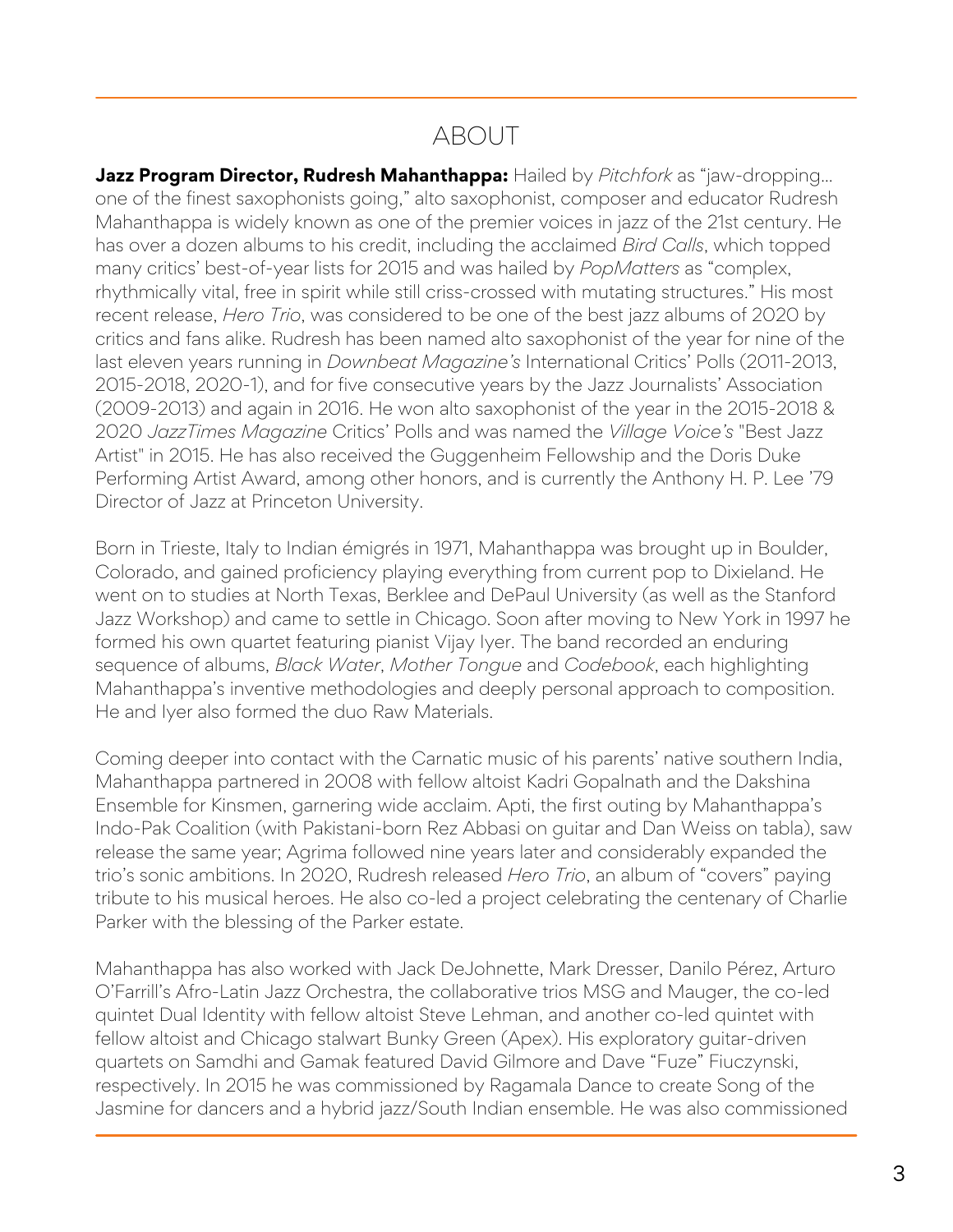by the PRISM Saxophone Quartet to compose a chamber piece, "I Will Not Apologize for My Tone Tonight," which can be heard on the quartet's 2015 double-disc release Heritage/Evolution, Volume 1.

Mahanthappa is a Yamaha artist and uses Vandoren reeds exclusively.

**Guest Artist, Seamus Blake:** New York based saxophonist/composer Seamus Blake is recognized as one of the finest exponents of contemporary jazz. His music is known for its sophistication, bold improvisations and "sheer swagger." John Scofield, who hired Seamus for his "Quiet Band," called him "extraordinary, a total saxophonist." Throughout his 24-year career, Seamus has garnered critical praise for his masterful playing, his fine compositional skills and for his facility as a leader.

Since moving to Paris in February 2018, Seamus has been invited to perform the music of his recent CD, "Superconductor" with a number of European Jazz Bands. Beginning with the Latvian Radio Jazz Band early in 2018, Seamus has performed with the Trondheim Big Band and The Sibis Alumni Big Band (Sibelius Institute , Helsinki).

In 2017, Seamus assembled a new quartet, The French Connection. The band (Seamus, Tony Tixier piano, Florent Nisse, bass, and Gautier Garrigue, drums) recorded their first CD in Paris in November 2017 and have toured in France and Spain. The CD will be released on the Whirlwind label.

*Superconductor* is Seamus' most ambitious project to date and was released in December 2015. The talent includes Nate Smith, Matt Garrison, Scott Kinsey, a 7-piece orchestral ensemble, as well as special guest appearances by John Scofield and Gonzalo Rubalcaba. The album marks the debut of Seamus on EWI (electronic wind instrument). Seamus plays on the 2015 Grammy nominated *Camino* by pianist Gonzalo Rubalcaba.

Seamus Blake was born December 1970, in England and raised in Vancouver, Canada. At age 21, while still a student at Boston's prestigious Berklee College, he was asked to record with legendary drummer Victor Lewis. After graduation, he moved to New York, where he rapidly established himself on the New York jazz scene. In February 2002, Seamus took first place in the Thelonious Monk International Jazz Saxophone Competition in Washington D. C. As the winner, he performed with Wayne Shorter and Herbie Hancock.

As a leader/co-leader, Seamus has released 16 albums. He is featured as a sideman on over 70 CDs.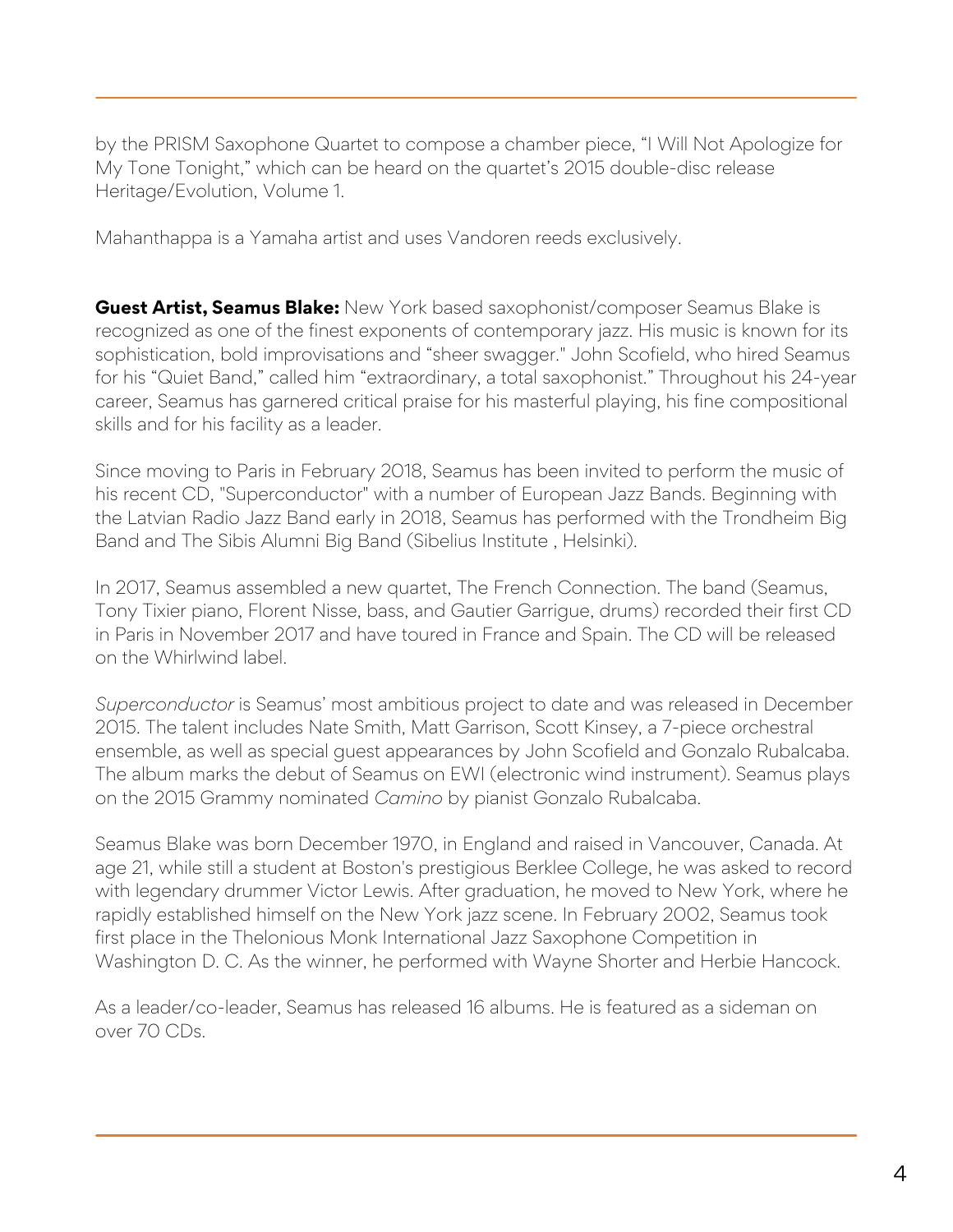Seamus has played on six of the Grammy-nominated Mingus bands' albums He continues to play and record with Bill Stewart, Kevin Hays, David Kikoski and Alex Sipiagin. Seamus is frequently featured as a guest artist. In 2010, he was guest of honor at the International Saxophone Symposium in Washington hosted by the U.S. Navy Band. Seamus was a member of John Scofield's Quiet Band and toured and recorded with Dave Douglas. Some of the many other artists he has worked with include Eric Reed, Ethan Iverson, Chris Cheek, and Matt Penman.

**Small Group I Director, Angelica Sanchez:** Pianist/Composer/Educator Angelica Sanchez moved to New York from Arizona in 1994. Since moving to the East Coast Sanchez has collaborated with such notable artists as Wadada Leo Smith, Paul Motian, Richard Davis, Jamaladeen Tacuma, Nicole Mitchell, Rob Mazurek, Tim Berne, Mario Pavone, and Ben Monder, amongst others. Sanchez leads numerous groups, the most recent being her trio with Billy Hart and Michael Formanek on the Sunnyside Label.

Her music has been recognized in national and international publications including *Jazz Times*, *The New York Times*, and *Chicago Tribune,* amongst others. She was also the 2008 recipient of a French/American Chamber Music America grant, the 2011 Rockefeller Brothers Pocantico artist residency, and the 2021 Civitella Fellowship, Italy.

Sanchez's debut solo CD "A Little House" was featured on *NPR'*s Weekend Edition and her recording "Wires & Moss" featuring her Quintet was chosen as one of best Releases of 2012 in "The New York City Jazz Record (formerly AllAboutJazz-New York)." Her recording "Twine Forest" a duo with Wadada Leo Smith, received Honorable Mention as one of the best releases of 2013 in "The New York City Jazz Record." Her latest trio project "Float The Edge" features Michael Formanek and Tyshawn Sorey and has garnered wide critical acclaim. Her new piano duo "How to Turn the Moon," with Marilyn Crispell was voted as one of the top 50 best recordings in 2020, according to *NPR* critics poll.

**Guest Artist, Tony Malaby:** In his two decades as an integral member of the thriving improvised music community of New York City, saxophonist and composer Tony Malaby has emerged as a wholly unique and singular voice. Malaby was recently named one of *Downbeat's* "80 Coolest Things in Jazz," saying that, "[Malaby] is a formidably accomplished soprano and tenor saxophonist with enviable tone and an endless font of compelling ideas, yet he steers his music away from perfection," and that "his considerable gifts as a melodist tend to sneak up on you." *Jazztimes* added that Malaby is, "a hero of today's improvised music scene."